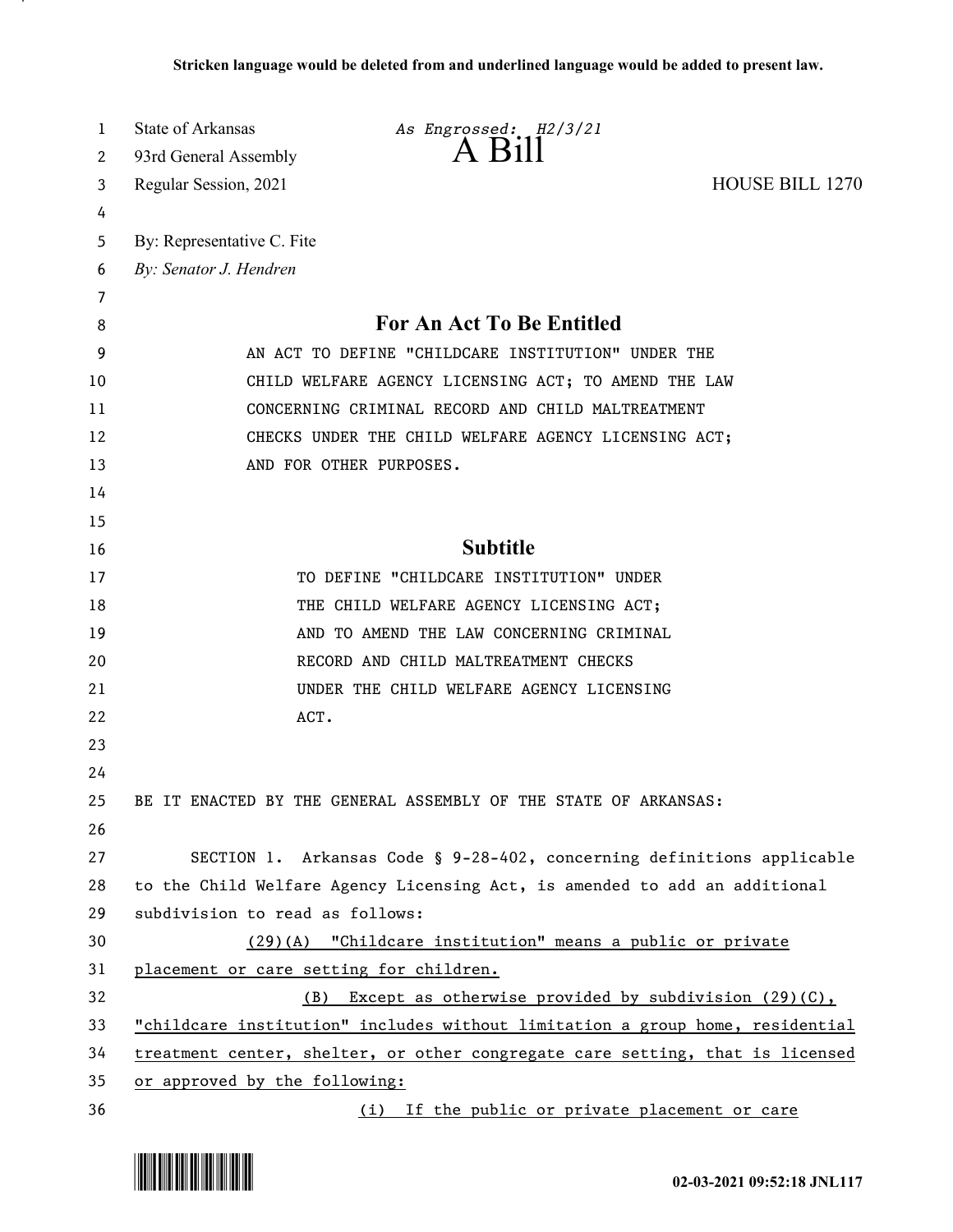As Engrossed: H2/3/21 HB1270

| $\mathbf{1}$             | setting is located in this state, by the Child Welfare Agency Review Board;  |  |  |
|--------------------------|------------------------------------------------------------------------------|--|--|
| $\mathbf{2}$             | If the public or private placement or care<br>(ii)                           |  |  |
| 3                        | setting is located out-of-state, by the authority in the state of origin of  |  |  |
| 4                        | the public or private placement or care setting that is responsible for      |  |  |
| 5                        | licensing or approving a childcare institution;                              |  |  |
| 6                        | (iii) If the public or private placement or care                             |  |  |
| $\overline{\phantom{a}}$ | setting is on or near an Indian reservation, by the tribal authority of the  |  |  |
| 8                        | Indian reservation; or                                                       |  |  |
| 9                        | (iv) If the public or private placement or care                              |  |  |
| 10                       | setting is located in the service area of a Tribal Title IV-E agency, by the |  |  |
| 11                       | Tribal Title IV-E agency.                                                    |  |  |
| 12                       | (C) "Childcare institution" does not include a foster                        |  |  |
| 13                       | home, detention facility, forestry camp, training school, or other facility  |  |  |
| 14                       | operated primarily for the detention of children who are determined by a     |  |  |
| 15                       | court to be delinquent; and                                                  |  |  |
| 16                       | (30) "Public childcare institution" means a child care                       |  |  |
| 17                       | institution that accommodates no more than twenty-five (25) children at a    |  |  |
| 18                       | time and is operated by a state or local government entity.                  |  |  |
| 19                       |                                                                              |  |  |
| 20                       | SECTION 2. Arkansas Code § 9-28-409(a)(1), concerning criminal record        |  |  |
| 21                       | and child maltreatment checks under the Child Welfare Agency Licensing Act,  |  |  |
| 22                       | is amended to add an additional subdivision to read as follows:              |  |  |
| 23                       | An adult working in a childcare institution.<br>(G)                          |  |  |
| 24                       |                                                                              |  |  |
| 25                       | Arkansas Code § 9-28-409(b)(1), concerning criminal record<br>SECTION 3.     |  |  |
| 26                       | and child maltreatment checks under the Child Welfare Agency Licensing Act,  |  |  |
| 27                       | is amended to add an additional subdivision to read as follows:              |  |  |
| 28                       | An adult working in a childcare institution.<br>(G)                          |  |  |
| 29                       |                                                                              |  |  |
| 30                       | SECTION 4. Arkansas Code § $9-28-409(c)(1)$ , concerning criminal record     |  |  |
| 31                       | and child maltreatment checks under the Child Welfare Agency Licensing Act,  |  |  |
| 32                       | is amended to read as follows:                                               |  |  |
| 33                       | Each of the following persons in a child welfare agency who has<br>(c)(1)    |  |  |
| 34                       | not lived in Arkansas continuously for the past five (5) years shall have a  |  |  |
| 35                       | fingerprint-based criminal background check performed by the Federal Bureau  |  |  |
| 36                       | of Investigation in compliance with federal law and regulation to determine  |  |  |

02-03-2021 09:52:18 JNL117